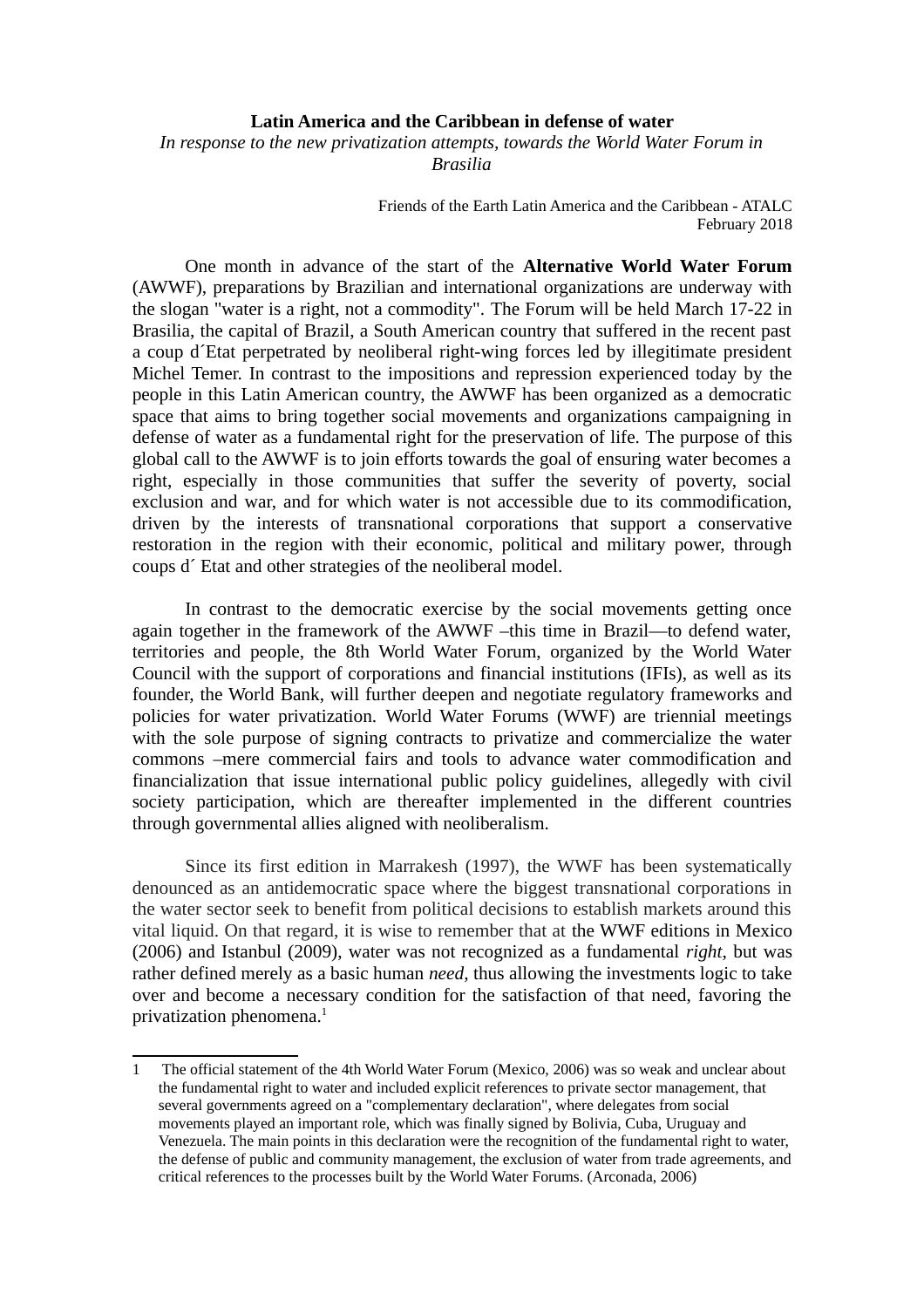In its latest 2015 edition in Daegu & Gyeongbuk, South Korea, the WWF launched a new approach based on Science and Technology as a strategy for "innovation" regarding water policies, aimed at opening new markets. First of all, this approach focuses on information gathering about ecosystems (Smart Water Technology), water-use efficiency, and technology to deal with climate change disasters. Driven exclusively by and for corporations, and therefore monopolized by big transnational corporations, this new strategy also disregards alternatives and other ancestral, historic, public and community relations developed by the peoples around water, and ignores the international debate on technological innovations and management and their use for the benefit and service of the peoples. This debate has been promoted and developed with solid arguments by the Technology Assessment Platform in Latin America - RED TECLA - made up of scientists with a social commitment and social movements, knit together with valuable support from the ETC  $Group<sup>2</sup>$  $Group<sup>2</sup>$  $Group<sup>2</sup>$ .

At the same time, the WWF promotes the green economy –a view that has been mainly advanced through corporate control of the environment and is regarded as a good business opportunity, while further deepening the financialization of nature (World Water Council, 2015). These two strategies converge in the proposal for corporate governance of water, a veiled discourse for privatization that opens the door for new business sectors to intervene directly in water policy decision making. It is not incidental that good *governance* in Integrated Water Resources Management is defined as *"one where authorities play a less prominent role"* (Domínguez, 2011), and that it opens the door of water policy decision-making to "more efficient" actors, as corporations claim to be. Undoubtedly, this is a new scenario of neoliberal attempts to legitimate impositions which were once defeated by popular articulations of international social movements, such as the green economy proposal of the United Nations Environment Program -UNEP- that was defeated in 2012, also in Brazil, by the Peoples´ Summit for Social and Environmental Justice in Defense of the Commons, in parallel to the Rio+20 Conference of the United Nations Organization.

With these threats looming large, the challenges for the **Alternative World Water Forum** -AWWF- are far from few. Let us first reflect on some of the key developments that frame the critical debate around water in the Latin American and Caribbean region. On one hand, the region has been experiencing an unprecedented increase of water conflicts in the last few years, rooted in the advance of a neoliberal model that is handing over water management to corporations and promoting, in addition, extractive and agro-industrial activities that entail the intensive use of nature's bounty -water in particular-, with strong impacts on the environment and the living conditions of the population. Thus, water conflicts are not really grounded on an alleged physical scarcity of this vital liquid, they are truly the result of induced water scarcity generated by land and water grabbing, pollution, poor management practices, monopolization and disregard for ancestral and community management of water commons.

Against this background, the AWWF needs to focus increased attention on alternatives against territorial looting brought about by the development model based on

<span id="page-1-0"></span><sup>2</sup> For more information about the Technology Assessment Platform in Latin America and its important efforts for the democratization of technology and popular participation in the control of technologies, please visit: http://redtecla.org/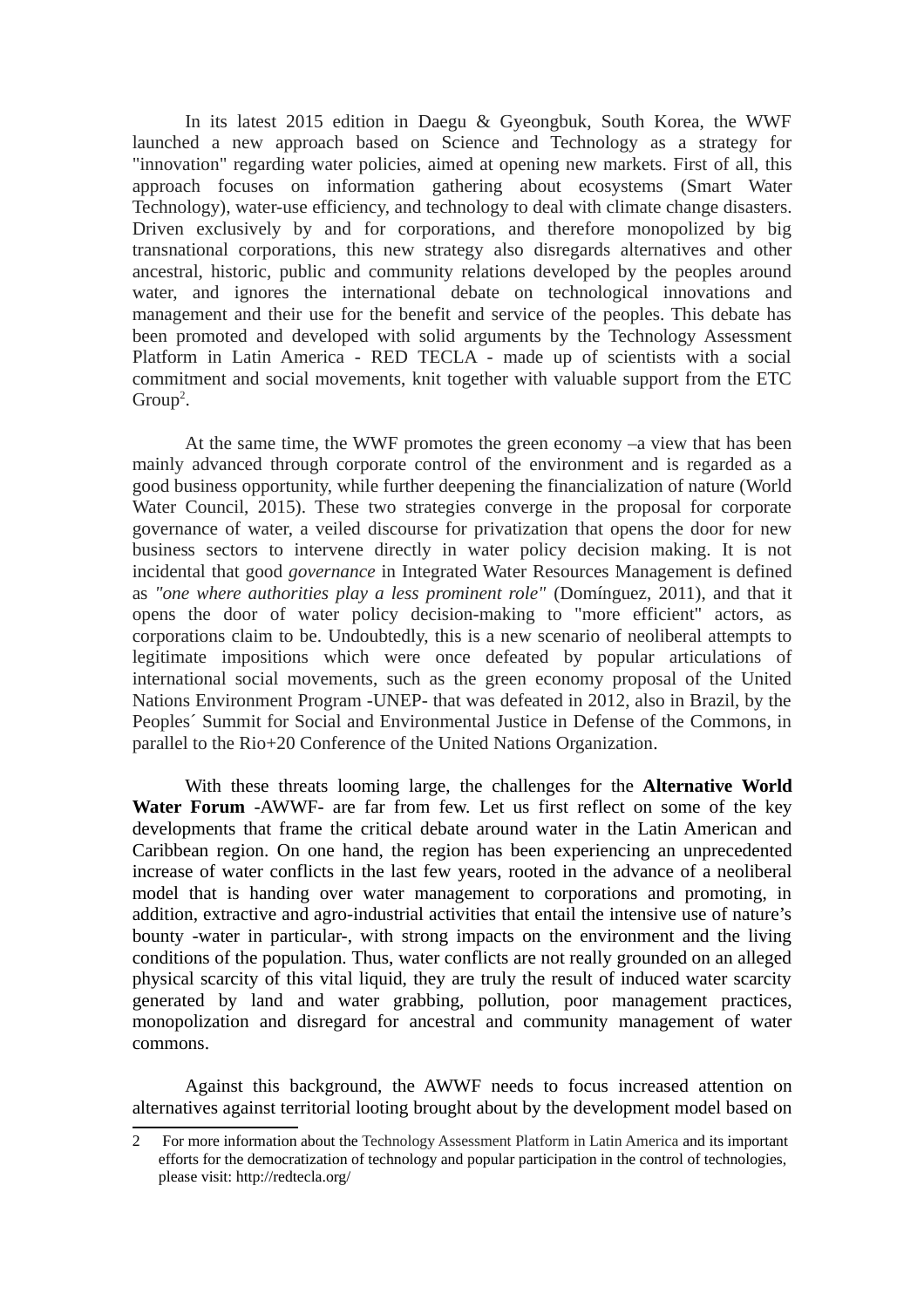extractivism in the agricultural, forestry, mining, energy and water sectors. The dire consequences of the implementation of this model are widely known, with particularly deep imprints on the water territories of our region. November 2017 marked the 2nd anniversary of the biggest environmental disaster in the history of Brazil with the collapse of the Fundao Dam, managed by Samarco mining company, controlled by Vale S.A and Anglo-Australian BHP Billiton. Sixty million cubic meters of toxic sludge spread through 650 kilometers along the Doce River and killed 19 people, destroyed entire ecosystems and turned a beautiful region into a *biological cemetery*. Meanwhile, systematic spills of millions of liters of cyanide and other heavy metals have taken place in Argentina in the last three years, specifically in the rivers running through San Juan province, for which Barrick Gold corporation should be taken to account. Despite being considered the largest mining accident in the history of the country, up to date it is still uncertain how many liters were spilled in the water basins of the region due to the negligence of the company and the absence of strong State presence. Other similarly terrible events that have taken place in almost all our countries with enormous consequences for our peoples and their territories can be added to this account.

Presumably, one of the developments that will be discussed at the AWWF is the global remunicipalization trend, understood as the repossession of water services from private companies into public hands. Even though privatization of water management and infrastructure including through Public-Private Partnerships (PPP) has not stopped, in many places around the world this model has begun to collapse due to its negative consequences: incompetent monopolies, insufficient investments, deplorable maintenance and corrupt and bureaucratic management. As a result, in the past sixteen years over 235 cities in 37 countries have remunicipalized their water supply services (González, 2015). More than ever before, it is now imperative to reflect upon the notion of the Public, especially in the face of trade agreements such as the Trade In Services Agreement (TISA) that are currently trying to force State-owned companies to operate solely under commercial considerations, leaving aside their common good or public service purpose<sup>[3](#page-2-0)</sup> (Barreto & Chavez, 2017).

In this regard, a key challenge is to promote and understand how important community organizations involved in water management have been in terms of a reinterpretation of the concept of Public, aside from and in addition to underscoring remunicipalization. Even though a very positive trend, remunicipalization needs to be critically analyzed against the background of the increasing neoliberal control of most States in the region. There are currently 80,000 community organizations managing water in Latin America, providing water and sanitation to approximately 70 million people –almost 10% of the continent's population. However, their key contributions to water management and supply have been made invisible and unfortunately in many cases, they have been sucked into and inadvertently used to advance ongoing privatization processes. Nevertheless, community-based water management models

<span id="page-2-0"></span>3 TISA does not only force state-owned public-service companies to set their tariffs and their quality, distribution and marketing standards exclusively following commercial considerations; it also imposes "non-discriminatory" treatment of corporations, in other words, that foreign corporations should be treated at least as well as local firms, so governments would be stopped from "subjecting foreign investors to special vetting or from restricting how much of a firm or asset they can own; paying subsidies only to locals; requiring chief executives and directors to be citizens; or reserving certain activities for local firms." (Kelsey, 2017)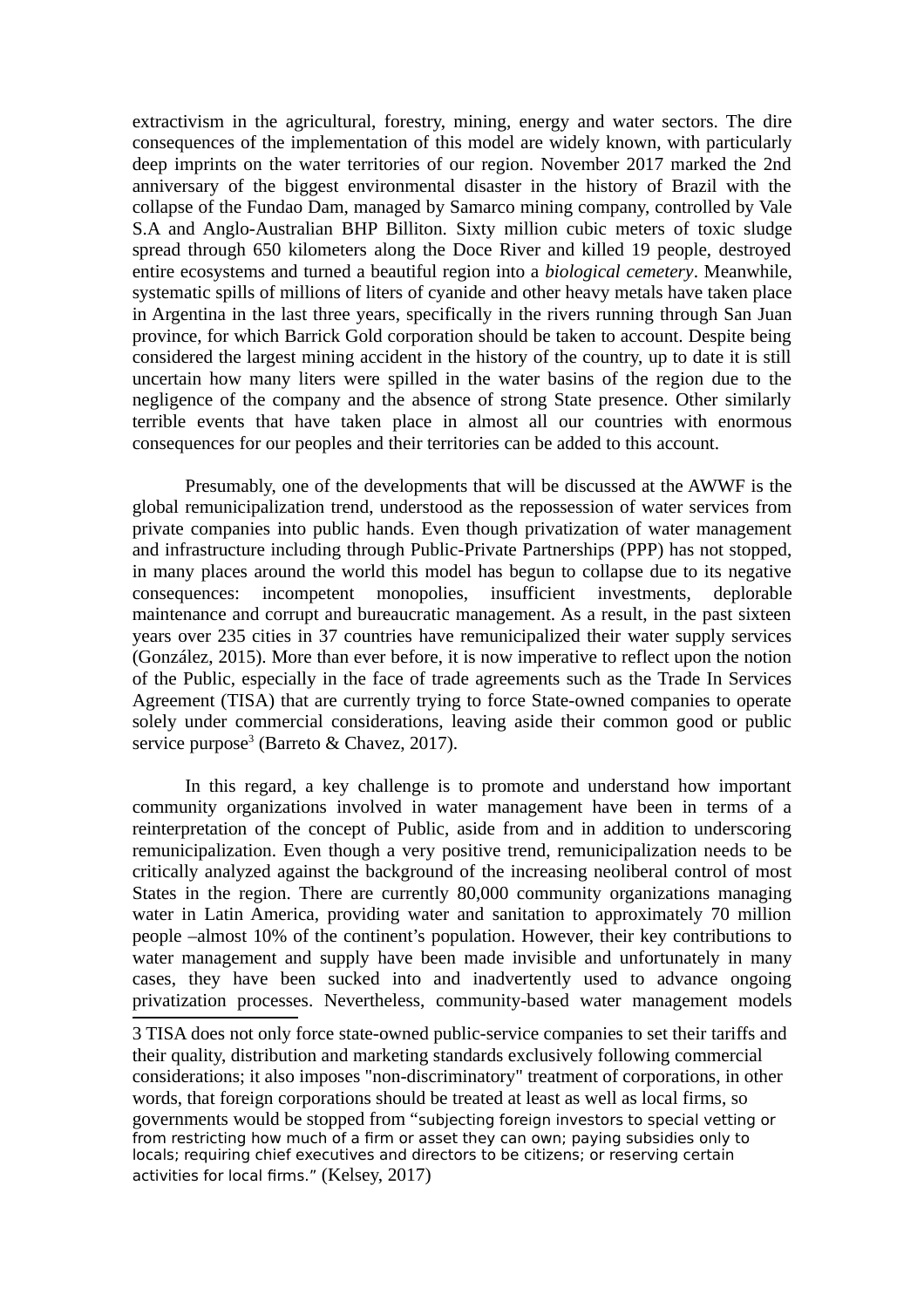offer pivotal teachings for emerging reinterpretations of the meaning of Public, owing to the relations of solidarity and reciprocity within and among them, and their collective observance of the water cycles of territories, always regarding water as a Commons.

On the other hand, the *fundamental right to water*, a recent key victory of peoples' struggles in defense of the Commons, is now being challenged. Following the UN recognition of the right to water in 2010, new sharp-angled views in the international debate have tried to co-opt this approach and its language, claiming that the right to water (many times tweaked as the right to **access** water) can be guaranteed by private companies. That is the case with the demagogic discourse of the WWF supposedly aimed at clarifying its meaning and scope. In this regard, one of the most important challenges for us is to continue appropriating ourselves and incorporating the full sense of the *fundamental right to water*, not merely dealing with access to water for human beings, but also with protecting and looking after the cycles of nature and the water territories that enable the permanence and dignifying enhancement of life. It will also be necessary to bring into these debate and action perspectives other related claims, such as the sovereign right of peoples to make decisions about the use and management of water and territories according to customary, historical, cultural, spiritual and medicinal considerations, and its deep-rooted links to food sovereignty, seeds and their care-taking, and the nutrition and permanence of thousands of peoples in the territories they inhabit within the region.

Unquestionably, the Alternative World Water Forum will be one of the most important fora in 2018 on which to reflect upon these and other key issues to confront the corporate interests of privatization, commodification and financialization of life. It will also be a new space for building alternative sustainable, democratic and popular solutions around water, and the ideal place to continue strengthening and developing articulations of the struggles for peoples' sovereignty and social and environmental justice around the world and in Latin America and the Caribbean, recognizing that the dialogue on water is a dialogue on life.

*Water is a right, not a commodity.*

## **Bibliography**

Arconada, S. (2006). Agua ¿derecho humano o mercancía? Los Foros del Agua en México. Cuadernos del CENDES, 23(61), 175–181.

ATALC (2016). Informe: Estado del agua América Latina y el Caribe. Ediciones Antropos Ltda. Bogotá, Colombia. Retrieved from http://censat.org/es/publicaciones/informe-estado-del-agua-en-america-latina-y-elcaribe

Barreto, V. & Chavez, D. (2017). El TiSA y las empresas del Estado. Transnational Institute and REDES-Amigos de la Tierra Uruguay.

Domínguez, Judith (ed.) (2011). Hacia una buena gobernanza para la gestión integrada de los Recursos Hídricos. Documento Temático de las Américas. Water Forum